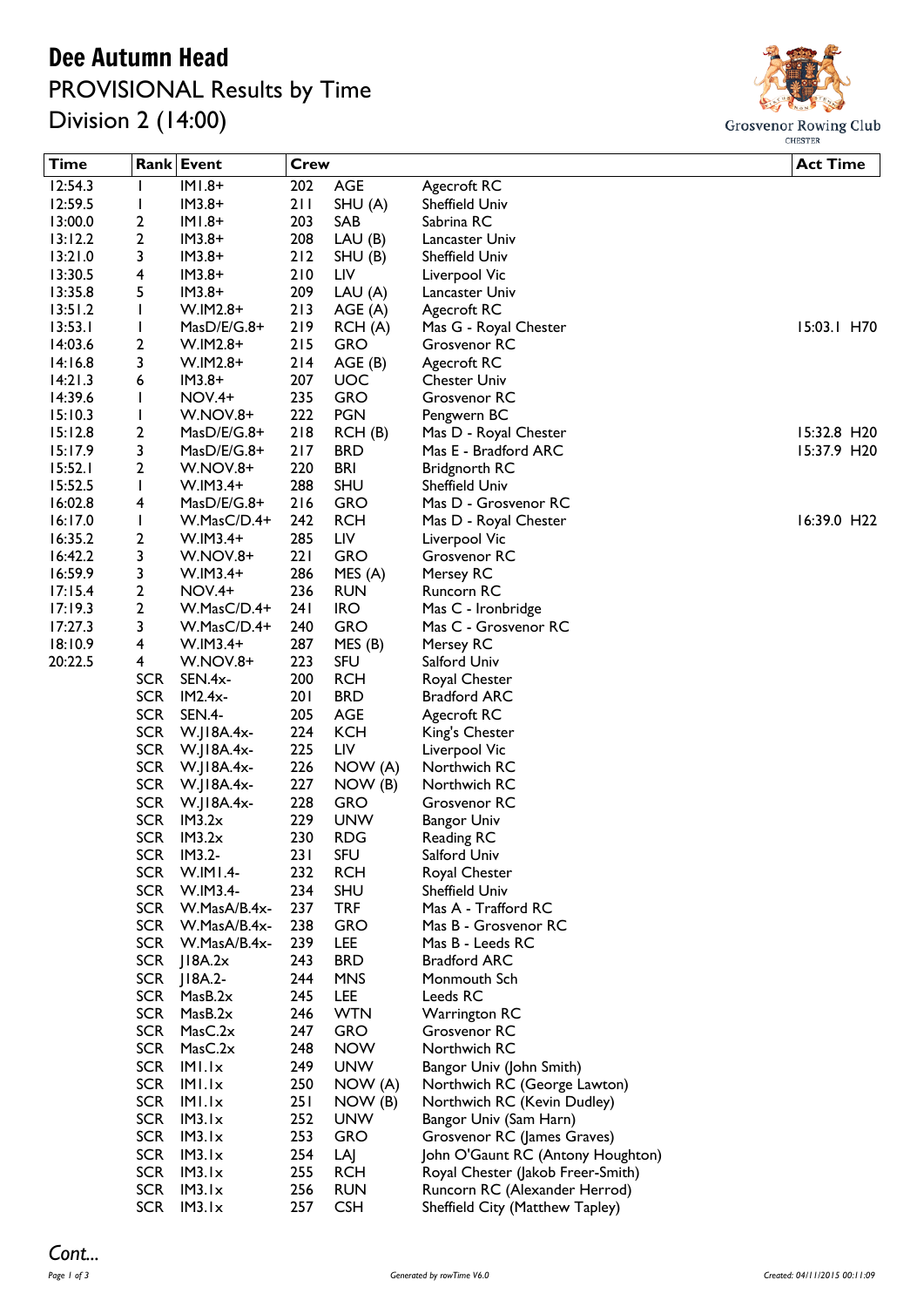## Dee Autumn Head PROVISIONAL Results by Time Division 2 (14:00)



| Time |            | Rank Event                 | Crew       |                          |                                                           | <b>Act Time</b> |
|------|------------|----------------------------|------------|--------------------------|-----------------------------------------------------------|-----------------|
|      | <b>SCR</b> | MasB. I x                  | 258        | <b>UNW</b>               | Bangor Univ (Paul Carter)                                 |                 |
|      | <b>SCR</b> | MasB.Ix                    | 259        | <b>KCH</b>               | King's Chester (J A David Blackham)                       |                 |
|      | <b>SCR</b> | MasB.Ix                    | 260        | <b>MES</b>               | Mersey RC (Andrew James Coyne)                            |                 |
|      | <b>SCR</b> | MasE/F.2x                  | 261        | <b>REX</b>               | Mas E - Rex BC                                            |                 |
|      | <b>SCR</b> | MasE/F.2x                  | 262        | <b>MNE</b>               | Mas F - Merchants 98 BC                                   |                 |
|      | <b>SCR</b> | MasF.2-                    | 263        | <b>IRO</b>               | Ironbridge                                                |                 |
|      | <b>SCR</b> | MasC.1x                    | 264        | <b>GRO</b>               | Grosvenor RC (Tim Donovan)                                |                 |
|      | <b>SCR</b> | MasC.Ix                    | 265        | <b>RUN</b>               | Runcorn RC (Paul Massey)                                  |                 |
|      | <b>SCR</b> | MasD.1x                    | 266        | <b>BRI</b>               | Bridgnorth RC (Paul Wallis)                               |                 |
|      | <b>SCR</b> | MasD.1x                    | 267        | <b>GRO</b>               | Grosvenor RC (Nick McDonald)                              |                 |
|      | <b>SCR</b> | MasD.Ix                    | 268        | <b>PGN</b>               | Pengwern BC (Malcolm Sebastian)                           |                 |
|      | <b>SCR</b> | MasD.1x                    | 269        | <b>RCH</b>               | Royal Chester (Graham Miller)                             |                 |
|      | <b>SCR</b> | Mask.1x                    | 270        | <b>PGN</b>               | Pengwern BC (James Wilkinson)                             |                 |
|      | <b>SCR</b> | MasE.Ix                    | 271        | <b>RUN</b>               | Runcorn RC (Vince Burgess)                                |                 |
|      | <b>SCR</b> | MasF/G.lx                  | 272        | <b>BRI</b>               | Mas F - Bridgnorth RC (Stanley C Butler)                  |                 |
|      | <b>SCR</b> | MasF/G.1x                  | 274        | <b>GRO</b>               | Mas G - Grosvenor RC (Stephen Walker)                     |                 |
|      |            | SCR W.IM3.4x-              | 275        | <b>UNW</b>               | <b>Bangor Univ</b>                                        |                 |
|      | <b>SCR</b> | W.IM3.4x-                  | 276        | <b>BRD</b>               | <b>Bradford ARC</b>                                       |                 |
|      | <b>SCR</b> | W.IM3.4x-                  | 277        | <b>KCH</b>               | King's Chester                                            |                 |
|      | <b>SCR</b> | W.IM3.4x-                  | 278        | LEE                      | Leeds RC                                                  |                 |
|      |            | SCR W.IM3.4x-              | 279        | QPH                      | Queen's Park HS                                           |                 |
|      |            | SCR W.IM3.4x-              | 280        | <b>RCH</b>               | Royal Chester                                             |                 |
|      |            | SCR W.IM3.4x-              | 281        | <b>CSH</b>               | Sheffield City                                            |                 |
|      |            | SCR W.J16A.4x-             | 282        | RCH (A)                  | Royal Chester                                             |                 |
|      |            | SCR W.J16A.4x-             | 283        | RCH(B)                   | Royal Chester                                             |                 |
|      |            | SCR W.J16A.4x-             | 284        | <b>WTN</b>               | <b>Warrington RC</b>                                      |                 |
|      |            | SCR JI8A.Ix<br>SCR JI8A.Ix | 290<br>291 | <b>NOW</b><br><b>TRF</b> | Northwich RC (Harry Taylor)                               |                 |
|      | <b>SCR</b> | JI7A.Ix                    | 292        | <b>IRO</b>               | Trafford RC (Oliver Irwin)<br>Ironbridge (Niale Cleobury) |                 |
|      |            | SCR JI7A.Ix                | 293        | <b>NOW</b>               | Northwich RC (Greg Murphy)                                |                 |
|      |            | SCR JI7A.Ix                | 294        | QPH                      | Queen's Park HS (Ben Newell)                              |                 |
|      |            | SCR JI7A.Ix                | 295        | <b>TRF</b>               | Trafford RC (Laurence Carr)                               |                 |
|      |            | SCR JI6A.Ix                | 296        | <b>BRD</b>               | Bradford ARC (Alastair Holbrough)                         |                 |
|      |            | SCR JI6A.Ix                | 297        | <b>LCS</b>               | Lancaster SRA (Sam Gelder)                                |                 |
|      |            | SCR JI6A.Ix                | 298        | <b>MTS</b>               | Merch Taylors (Ryan Carney)                               |                 |
|      |            | SCR JI6A.Ix                | 299        | MES                      | Mersey RC (George Thomas)                                 |                 |
|      |            | SCR JI6A.Ix                | 300        | <b>NST</b>               | North Staffs RC (Stanley Corr)                            |                 |
|      |            | SCR JI6A.Ix                | 301        | RCH(A)                   | Royal Chester (Harry Ford)                                |                 |
|      |            | SCR JI6A.Ix                | 302        | RCH(B)                   | Royal Chester (Oliver Smith)                              |                 |
|      |            | SCR W.IM2.2x               | 303        | <b>WTN</b>               | <b>Warrington RC</b>                                      |                 |
|      |            | SCR JI7A.2x                | 304        | <b>MTS</b>               | Merch Taylors                                             |                 |
|      |            | $SCR$ $ I7A.2x $           | 305        | <b>NOW</b>               | Northwich RC                                              |                 |
|      |            | SCR JI7A.2x                | 306        | <b>TRF</b>               | <b>Trafford RC</b>                                        |                 |
|      |            | $SCR$ $ 16A.2x $           | 307        | LCS                      | Lancaster SRA                                             |                 |
|      |            | $SCR$ JI6A.2x              | 308        | PGN(A)                   | Pengwern BC                                               |                 |
|      |            | SCR JI6A.2x                | 309        | PGN(B)                   | Pengwern BC                                               |                 |
|      | <b>SCR</b> | J15A.2x                    | 310        | <b>GRO</b>               | Grosvenor RC                                              |                 |
|      |            | SCR JI5A.2x                | 311        | PGN(A)                   | Pengwern BC                                               |                 |
|      |            | SCR JI5A.2x                | 312        | PGN(B)                   | Pengwern BC                                               |                 |
|      |            | SCR JI5A.2x                | 313        | QPH                      | Queen's Park HS                                           |                 |
|      |            | $SCR$ JISA.2x              | 314        | RCH(A)                   | Royal Chester                                             |                 |
|      |            | $SCR$ JISA.2x              | 315        | RCH(B)                   | Royal Chester                                             |                 |
|      |            | SCR W.SEN.Ix               | 316        | <b>WTN</b>               | Warrington RC (Lucy Glover)                               |                 |
|      | <b>SCR</b> | W.IM2.Ix                   | 317        | <b>WTN</b>               | Warrington RC (Eleanor Davies)                            |                 |
|      | <b>SCR</b> | W.NOV.2x                   | 318        | <b>UNW</b>               | <b>Bangor Univ</b>                                        |                 |
|      | <b>SCR</b> | W.NOV.Ix                   | 319        | <b>BRD</b>               | Bradford ARC (Megan Jones-Gerrard)                        |                 |
|      |            | SCR W.NOV.Ix               | 320        | <b>GRO</b>               | Grosvenor RC (Sophie Morris)                              |                 |
|      | <b>SCR</b> | W.NOV.Ix                   | 32 I       | <b>NOW</b>               | Northwich RC (Claire Irons)                               |                 |
|      | <b>SCR</b> | W.NOV.Ix                   | 322        | <b>PGN</b>               | Pengwern BC (Kate Fraser)                                 |                 |